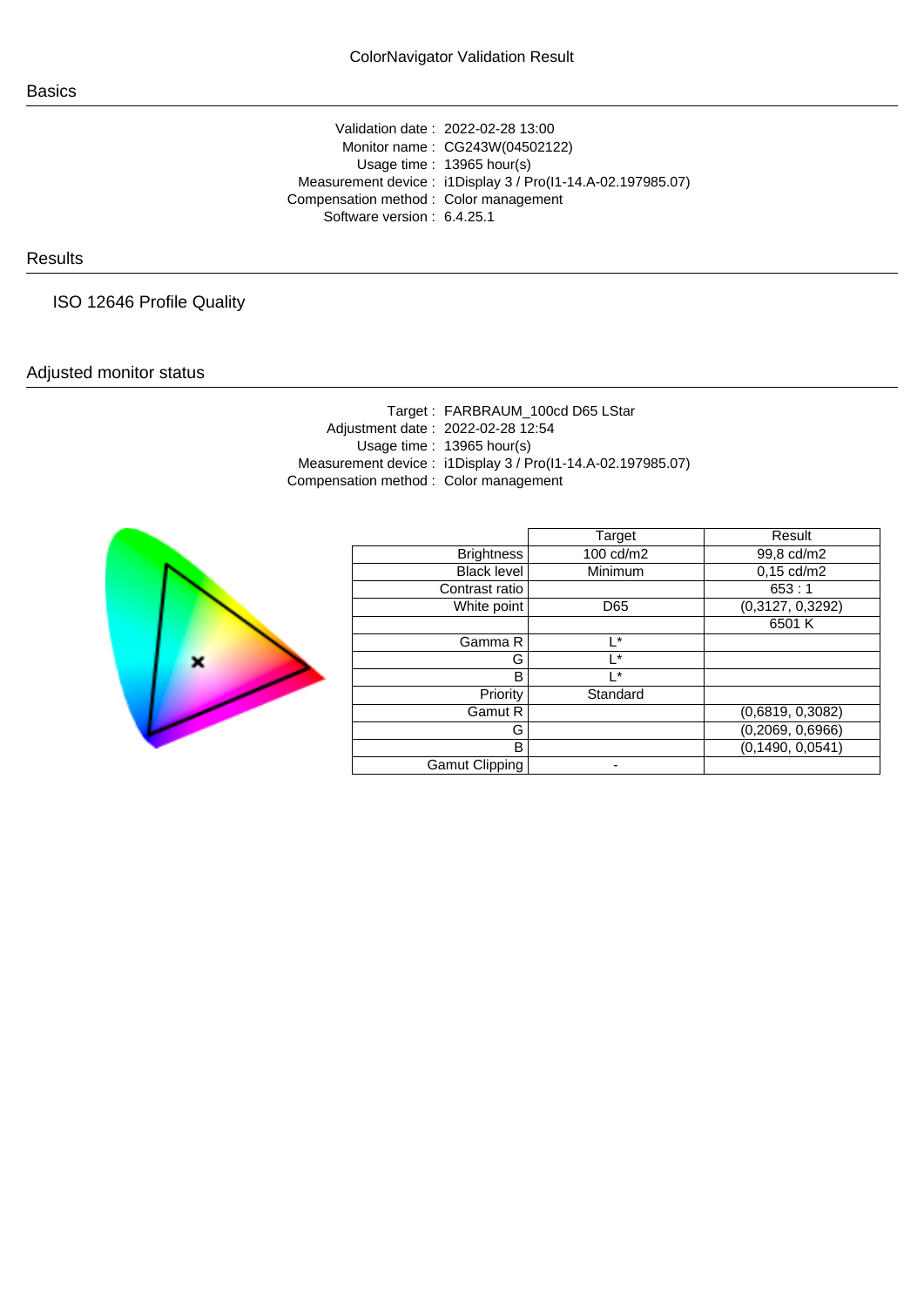| No.             | Color patch  | Target L*a*b*            | Measured XYZ          | Measured L*a*b*        | dEab | dE2000 | dHab  |
|-----------------|--------------|--------------------------|-----------------------|------------------------|------|--------|-------|
| 1               | 000          | 1,38 -0,00 0,00          | 0,14 0,15 0,24        | $1,38 - 0,13 - 1,13$   | 1,14 | 1,12   | 0,02  |
| $\overline{c}$  | 0063         | 4,05 22,18 - 35,22       | 0,93 0,43 4,49        | 3,90 21,32 - 34,87     | 0,95 | 0,43   | 0,54  |
| 3 <sup>1</sup>  | 0 0 1 2 7    | 11,81 47,73 -63,13       | 3,51 1,33 18,39       | 11,47 48,31 -63,31     | 0,69 | 0,30   | 0,35  |
| 4               | 00191        | 21,33 67,51 -88,02       | 9,01 3,27 47,93       | 21,09 68,34 -88,34     | 0,93 | 0,29   | 0,46  |
| 5               | 0 0 255      | 31,11 86,69 - 112,49     | 18,42 6,68 98,48      | 31,09 86,66 - 112,43   | 0,07 | 0,02   | 0,01  |
| 6               | 0630         | 20,91 -47,60 27,67       | 1,01 3,10 0,64        | 20,46 -47,02 26,08     | 1,75 | 0,71   | 1,10  |
| $\overline{7}$  | 06363        | 22,00 - 28,53 - 6,32     | 1,80 3,40 4,88        | 21,59 - 28,50 - 6,31   | 0,42 | 0,29   | 0,00  |
| 8               | 063127       | 25,09 3,60 -41,05        | 4,42 4,31 18,95       | 24,68 4,69 -41,65      | 1,31 | 0,64   | 1,02  |
| 9 <sup>°</sup>  | 063191       | 30,40 35,81 -72,82       | 9,87 6,24 48,21       | 30,02 36,92 -73,24     | 1,25 | 0,57   | 0,81  |
| 10 <sup>1</sup> | 063255       | 37,42 64,16 -101,88      | 19,29 9,68 98,92      | 37,27 64,53 -102,05    | 0,43 | 0,17   | 0,22  |
| 11              | 0 1 2 7 0    | 42,56 -79,82 49,05       | 3,85 12,77 1,94       | 42,43 -79,90 48,47     | 0,60 | 0,22   | 0,54  |
| 12              | 0 127 63     | 43,01 - 70,31 24,11      | 4,66 13,11 6,20       | 42,95 -70,86 24,64     | 0,76 | 0,21   | 0,31  |
| 13              | 0 127 127    | 44, 36 - 47, 22 - 10, 35 | 7,31 14,04 20,39      | 44,31 -47,06 -10,56    | 0,27 | 0,16   | 0,24  |
| 14              | 0 127 191    | 47,04 - 15,23 - 45,51    | 12,77 15,98 49,77     | 46,97 - 15,07 - 45,65  | 0,22 | 0,11   | 0, 19 |
| 15              | 0 127 255    | 51,17 18,70 -79,03       | 22,22 19,41 100,51    | 51, 19 18, 76 - 79, 10 | 0,09 | 0,03   | 0,05  |
| 16              | 0 191 0      | 64,30 -110,68 68,38      | 9,80 32,83 4,64       | 64,05 -110,34 68,08    | 0,52 | 0,22   | 0,08  |
| 17              | 0 191 63     | 64,53 -105,32 51,28      | 10,59 33,20 8,89      | 64,35 -105,53 51,68    | 0,49 | 0,18   | 0,27  |
| 18              | 0 191 127    | 65,27 -90,36 20,73       | 13,24 34,06 23,09     | 65,03 -89,85 20,32     | 0,70 | 0,25   | 0,28  |
| 19              | 0 191 191    | 66,79 - 65,30 - 14,27    | 18,69 36,03 52,46     | 66,57 - 64,86 - 14,58  | 0,58 | 0,28   | 0,40  |
| 20              | 0 191 255    | 69,27 - 33,75 - 49,61    | 28, 17 39, 44 103, 06 | 69,09 - 33,06 - 49,86  | 0,75 | 0,33   | 0,71  |
| 21              | 0 255 0      | 86,05 - 141,18 87,38     | 20,12 67,79 9,38      | 85,93 - 141,09 87,33   | 0,15 | 0,08   | 0,01  |
| 22              | 0 255 63     | 86,20 -137,80 75,46      | 20,87 67,87 13,62     | 85,98 -137,58 75,70    | 0,40 | 0, 16  | 0,32  |
| 23              | 0 255 127    | 86,66 -127,80 49,90      | 23,47 68,77 27,77     | 86,42 -127,46 49,63    | 0,50 | 0,17   | 0,13  |
| 24              | 0 255 191    | 87,62 - 109,31 17,03     | 29,07 70,81 57,17     | 87,43 -108,58 16,80    | 0,79 | 0,18   | 0,11  |
| 25              | 0 255 255    | 89,22 - 83,22 - 18,18    | 38,51 74,45 107,78    | 89,17 - 82,94 - 18,20  | 0,29 | 0,08   | 0,08  |
| 26              | 6300         | 11,26 34,93 16,62        | 2,57 1,24 0,27        | 10,89 34,31 14,94      | 1,83 | 0,99   | 1,27  |
| 27              | 63063        | 13,19 40,87 - 19,61      | 3,38 1,54 4,55        | 12,85 40,27 - 19,74    | 0,71 | 0,34   | 0,38  |
| 28              | 63 0 127     | 18,02 53,84 -52,47       | 6,00 2,44 18,67       | 17,64 54,31 -53,23     | 0,97 | 0,35   | 0,22  |
| 29              | 630191       | 25,20 70,53 -81,39       | 11,47 4,36 48,03      | 24,85 71,28 -81,97     | 1,01 | 0,30   | 0,19  |
| 30              | 63 0 255     | 33,66 88,45 - 108,12     | 20,87 7,78 98,53      | 33,54 88,46 - 108,24   | 0,17 | 0,10   | 0,07  |
| 31              | 63 63 0<br>Ξ | 24,85 - 8,12 34,04       | 3,47 4,23 0,67        | 24,44 - 8,28 32,59     | 1,50 | 0,71   | 0,50  |
| 32              | 63 63 63     | 25,75 -0,00 0,00         | 4,29 4,55 4,96        | 25,41 -0,36 -0,07      | 0,49 | 0,59   | 0,01  |
| 33              | 63 63 127    | 28,36 18,75 - 35,48      | 6,93 5,46 19,15       | 28,02 19,33 - 36,27    | 1,03 | 0,40   | 0,14  |
| 34              | 63 63 191    | 33,02 43,11 -68,34       | 12,43 7,41 48,56      | 32,73 43,98 -68,94     | 1,10 | 0,36   | 0,41  |
| 35              | 63 63 255    | 39,43 67,85 - 98,43      | 21,82 10,82 99,13     | 39,29 68,16 - 98,71    | 0,44 | 0,14   | 0,09  |
| 36              | 63 127 0     | 44,25 -55,67 51,69       | 6,33 13,93 1,97       | 44, 15 - 56, 44 51, 17 | 0,94 | 0,37   | 0,91  |
| 37              | 63 127 63    | 44,67 - 49,10 26,86      | 7,16 14,25 6,26       | 44,60 - 49,85 27,23    | 0,83 | 0,24   | 0,04  |
| 38              | 63 127 127   | 45,96 - 31,86 - 7,65     | 9,80 15,16 20,52      | 45,87 - 31,98 - 8,10   | 0,47 | 0,30   | 0,41  |
| 39              | 63 127 191   | 48,50 - 5,58 - 43,02     | 15,26 17,10 49,80     | 48,40 - 5,57 - 43,22   | 0,22 | 0,11   | 0,03  |
| 40              | 63 127 255   | 52,46 24,45 -76,82       | 24,68 20,53 100,44    | 52,45 24,27 -76,87     | 0,19 | 0,13   | 0,19  |
| 41              | 63 191 0     | 65,21 - 95,98 69,80      | 12,25 33,93 4,66      | 64,93 - 96,03 69,49    | 0,42 | 0,24   | 0,28  |
| 42              | 63 191 63    | 65,44 - 91,47 52,75      | 13,08 34,31 8,93      | 65,23 - 91,71 53,06    | 0,45 | 0,19   | 0,15  |
| 43              | 63 191 127   | 66, 17 - 78, 63 22, 22   | 15,70 35,21 23,15     | 65,94 -78,60 21,79     | 0,48 | 0,25   | 0,40  |
| 44              | 63 191 191   | 67,65 - 56,42 - 12,82    | 21, 19 37, 22 52, 49  | 67,47 - 56,30 - 13,07  | 0,33 | 0,21   | 0,27  |
| 45              | 63 191 255   | 70,08 - 27,50 - 48,23    | 30,48 40,55 102,62    | 69,89 - 27,61 - 48,20  | 0,22 | 0,15   | 0,10  |
| 46              | 63 255 0     | 86,62 - 131,60 88,26     | 22,47 68,47 9,36      | 86,28 -131,35 87,99    | 0,51 | 0,23   | 0,09  |
| 47              | 63 255 63    | 86,77 - 128,51 76,36     | 23,25 68,81 13,64     | 86,44 -128,52 76,46    | 0,34 | 0,21   | 0,08  |
| 48              | 63 255 127   | 87,22 -119,32 50,83      | 25,89 69,72 27,86     | 86,90 -119,08 50,31    | 0,66 | 0,25   | 0,39  |
| 49              | 63 255 191   | 88, 17 - 102, 14 17, 96  | 31,38 71,87 57,09     | 87,94 -102,06 17,77    | 0,31 | 0,16   | 0,17  |
| 50              | 63 255 255   | 89,76 -77,56 -17,27      | 40,73 75,14 107,67    | 89,50 - 77,38 - 17,57  | 0,43 | 0,23   | 0,33  |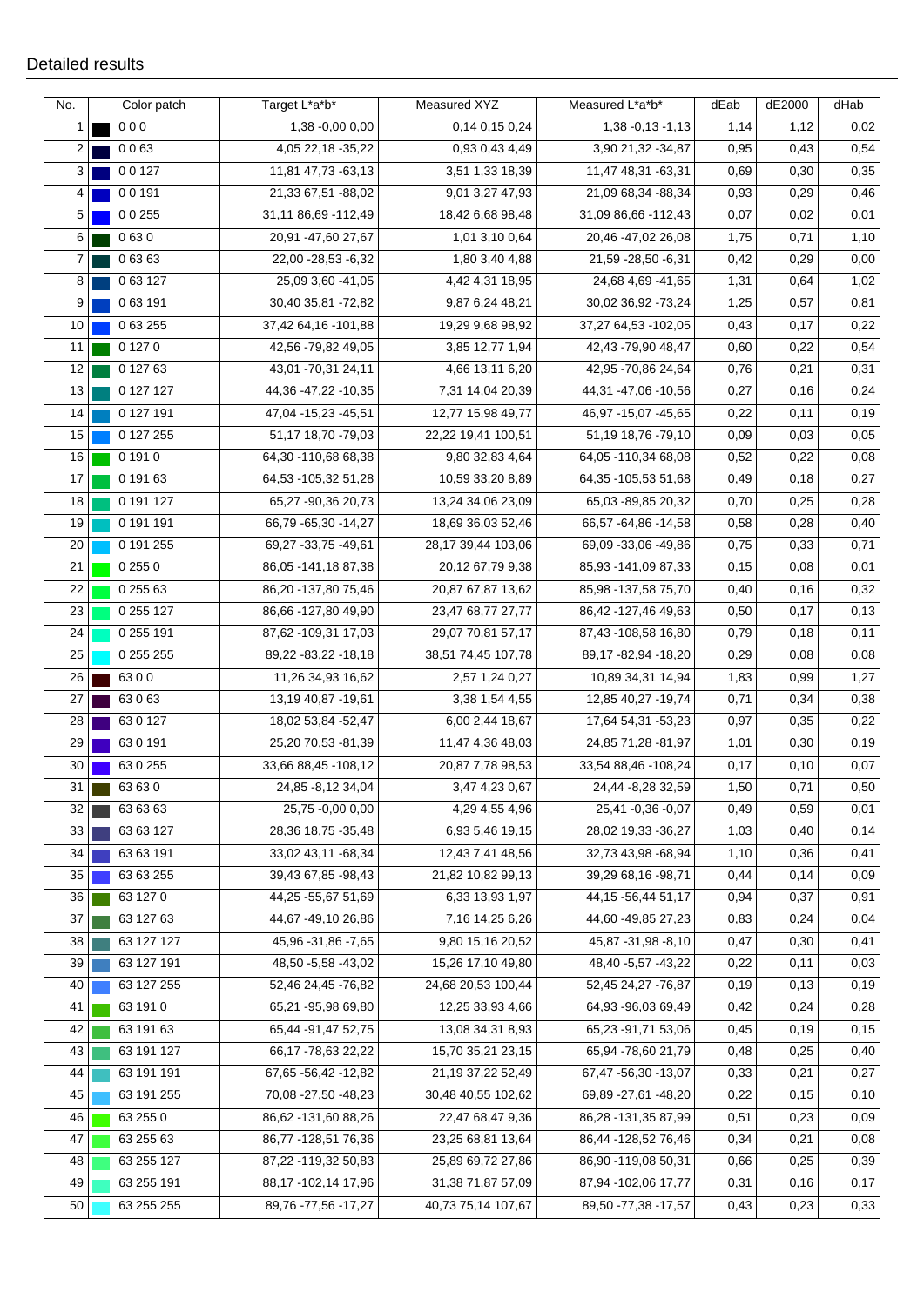| No. | Color patch | Target L*a*b*          | Measured XYZ          | Measured L*a*b*        | dEab | dE2000 | dHab |
|-----|-------------|------------------------|-----------------------|------------------------|------|--------|------|
| 51  | 12700       | 26,45 58,51 41,46      | 10,44 4,82 0,36       | 26,23 57,68 40,13      | 1,58 | 0,51   | 0,61 |
| 52  | 127 0 63    | 27,28 60,98 4,22       | 11,28 5,12 4,61       | 27,09 60,19 4,51       | 0,86 | 0,30   | 0,35 |
| 53  | 127 0 127   | 29,73 67,85 - 32,48    | 13,90 6,01 18,67      | 29,44 67,83 - 32,88    | 0,49 | 0,26   | 0,36 |
| 54  | 127 0 191   | 34, 15 79, 35 - 66, 05 | 19,37 7,92 47,88      | 33,82 79,80 - 66,35    | 0,63 | 0,28   | 0,06 |
| 55  | 127 0 255   | 40,32 94,07 - 96,69    | 28,78 11,34 98,21     | 40,16 94,02 - 96,60    | 0,18 | 0,14   | 0,02 |
| 56  | 127 63 0    | 33,92 32,96 48,33      | 11,41 7,80 0,74       | 33,58 33,21 47,25      | 1,16 | 0,63   | 0,82 |
| 57  | 127 63 63   | 34,53 36,10 14,69      | 12,26 8,13 5,04       | 34,28 36,20 14,80      | 0,29 | 0,21   | 0,06 |
| 58  | 127 63 127  | 36, 35 44, 84 - 21, 88 | 14,90 9,04 19,15      | 36,08 45,35 - 22,37    | 0,76 | 0,32   | 0,21 |
| 59  | 127 63 191  | 39,83 59,37 - 56,70    | 20,39 11,00 48,50     | 39,60 59,99 - 57,04    | 0,74 | 0,26   | 0,18 |
| 60  | 127 63 255  | 44,96 77,54 -88,96     | 29,75 14,39 98,77     | 44,81 77,73 -88,96     | 0,24 | 0,15   | 0,14 |
| 61  | 127 127 0   | 49,02 - 13,29 59,09    | 14,26 17,44 2,03      | 48,83 - 13,45 58,70    | 0,46 | 0,26   | 0,24 |
| 62  | 127 127 63  | 49,39 - 9,85 34,62     | 15,13 17,80 6,31      | 49,27 -10,07 35,05     | 0,50 | 0,22   | 0,09 |
| 63  | 127 127 127 | 50,50 -0,00 0,00       | 17,79 18,71 20,52     | 50,36 0,25 -0,37       | 0,47 | 0,54   | 0,06 |
| 64  | 127 127 191 | 52,72 17,10 - 35,84    | 23,21 20,64 49,75     | 52,58 17,26 - 35,96    | 0,25 | 0,16   | 0,09 |
| 65  | 127 127 255 | 56,25 39,38 -70,35     | 32,64 24,07 100,18    | 56, 18 39, 38 - 70, 28 | 0,10 | 0,07   | 0,04 |
| 66  | 127 191 0   | 67,96 - 62,12 74,08    | 20,19 37,49 4,72      | 67,67 - 62,00 73,92    | 0,35 | 0,23   | 0,02 |
| 67  | 127 191 63  | 68,18 -59,07 57,16     | 21,03 37,88 9,02      | 67,96 -59,19 57,48     | 0,40 | 0,19   | 0,14 |
| 68  | 127 191 127 | 68,85 -50,08 26,69     | 23,70 38,79 23,24     | 68,63 - 49,77 26,27    | 0,56 | 0,24   | 0,22 |
| 69  | 127 191 191 | 70,24 -33,58 -8,44     | 29,24 40,84 52,51     | 70,09 - 33,19 - 8,57   | 0,44 | 0,23   | 0,22 |
| 70  | 127 191 255 | 72,54 - 10,60 - 44,05  | 38,51 44,16 102,94    | 72,37 - 10,53 - 44,14  | 0,20 | 0,13   | 0,09 |
| 71  | 127 255 0   | 88,37 -106,35 90,99    | 30,37 72,20 9,45      | 88,10 -106,54 90,83    | 0,37 | 0,18   | 0,25 |
| 72  | 127 255 63  | 88,51 -103,90 79,15    | 31,29 72,51 13,72     | 88,25 - 103,74 79,37   | 0,38 | 0,18   | 0,27 |
| 73  | 127 255 127 | 88,95 - 96,54 53,67    | 33,91 73,32 27,90     | 88,64 - 96,03 53,24    | 0,74 | 0,23   | 0,13 |
| 74  | 127 255 191 | 89,87 - 82,43 20,80    | 39,39 75,26 57,27     | 89,55 - 81,79 20,37    | 0,84 | 0,27   | 0,26 |
| 75  | 127 255 255 | 91,41 -61,56 -14,49    | 48,89 78,83 107,80    | 91,19 - 61,01 - 14,72  | 0,63 | 0,26   | 0,36 |
| 76  | 19100       | 41,97 81,11 65,41      | 27,12 12,31 0,53      | 41,72 80,73 64,30      | 1,19 | 0,41   | 0,63 |
| 77  | 191 0 63    | 42,42 82,44 29,37      | 27,93 12,59 4,80      | 42,16 82,10 29,52      | 0,45 | 0,27   | 0,26 |
| 78  | 191 0 127   | 43,81 86,40 - 8,59     | 30,54 13,48 18,91     | 43,50 86,34 - 9,10     | 0,60 | 0,34   | 0,52 |
| 79  | 191 0 191   | 46,53 93,88 -44,92     | 36,05 15,43 48,32     | 46,24 94,06 -45,40     | 0,59 | 0,31   | 0,36 |
| 80  | 191 0 255   | 50,72 104,76 -78,89    | 45,50 18,88 98,49     | 50,57 104,63 -78,85    | 0,21 | 0, 15  | 0,05 |
| 81  | 191 63 0    | 46,37 65,71 67,00      | 28,09 15,33 0,93      | 46,10 65,72 66,20      | 0,85 | 0,41   | 0,57 |
| 82  | 191 63 63   | 46,77 67,23 34,89      | 28,91 15,63 5,23      | 46,51 67,18 34,98      | 0,28 | 0,26   | 0,10 |
| 83  | 191 63 127  | 47,97 71,77 -2,22      | 31,49 16,52 19,38     | 47,67 71,89 - 2,85     | 0,71 | 0,39   | 0,62 |
| 84  | 191 63 191  | 50,37 80,31 -38,74     | 37,07 18,50 48,81     | 50,12 80,67 - 39,22    | 0,65 | 0,29   | 0,28 |
| 85  | 191 63 255  | 54, 13 92, 64 - 73, 29 | 46,45 21,92 99,15     | 53,96 92,70 -73,43     | 0,23 | 0,16   | 0,07 |
| 86  | 191 127 0   | 57,26 29,61 71,64      | 30,90 24,99 2,21      | 57,09 29,14 71,39      | 0,56 | 0,28   | 0,34 |
| 87  | 191 127 63  | 57,55 31,40 47,91      | 31,62 25,27 6,50      | 57,37 30,59 48,24      | 0,90 | 0,59   | 0,86 |
| 88  | 191 127 127 | 58,43 36,76 13,31      | 34,33 26,20 20,76     | 58,25 36,43 12,79      | 0,64 | 0,34   | 0,38 |
| 89  | 191 127 191 | 60,23 46,92 -23,10     | 39,91 28,23 50,07     | 60,12 46,70 -23,29     | 0,30 | 0,16   | 0,26 |
| 90  | 191 127 255 | 63,13 61,71 -58,62     | 49,30 31,60 100,39    | 63,04 61,46 -58,58     | 0,27 | 0,11   | 0,14 |
| 91  | 191 191 0   | 73,22 - 18,34 82,19    | 36,71 44,89 4,88      | 72,85 - 18,45 82,07    | 0,41 | 0,29   | 0,14 |
| 92  | 191 191 63  | 73,41 - 16,48 65,57    | 37,47 45,21 9,17      | 73,06 - 16,85 65,79    | 0,56 | 0,32   | 0,31 |
| 93  | 191 191 127 | 74,01 - 10,86 35,25    | 40,24 46,28 23,39     | 73,76 - 11,06 34,85    | 0,51 | 0,31   | 0,30 |
| 94  | 191 191 191 | 75,25 -0,00 0,00       | 45,70 48,21 52,62     | 74,99 -0,07 -0,23      | 0,36 | 0,32   | 0,04 |
| 95  | 191 191 255 | 77,31 16,23 - 35,95    | 55, 16 51, 68 103, 14 | 77,12 16,10 - 36,06    | 0,25 | 0,20   | 0,17 |
| 96  | 191 255 0   | 91,87 - 67,66 96,42    | 47,11 79,71 9,68      | 91,59 -67,63 96,16     | 0,39 | 0,18   | 0,13 |
| 97  | 191 255 63  | 92,00 - 65,94 84,70    | 48,02 80,11 13,99     | 91,77 - 65,88 84,79    | 0,26 | 0, 15  | 0,10 |
| 98  | 191 255 127 | 92,42 -60,69 59,35     | 50,58 80,99 28,20     | 92,16 -60,63 58,88     | 0,54 | 0,20   | 0,29 |
| 99  | 191 255 191 | 93,28 -50,34 26,49     | 56,11 82,96 57,34     | 93,03 - 50,10 26,31    | 0,39 | 0,17   | 0,04 |
| 100 | 191 255 255 | 94,72 - 34,40 - 8,89   | 65,60 86,43 108,11    | 94,53 - 34,11 - 9,16   | 0,43 | 0,26   | 0,33 |